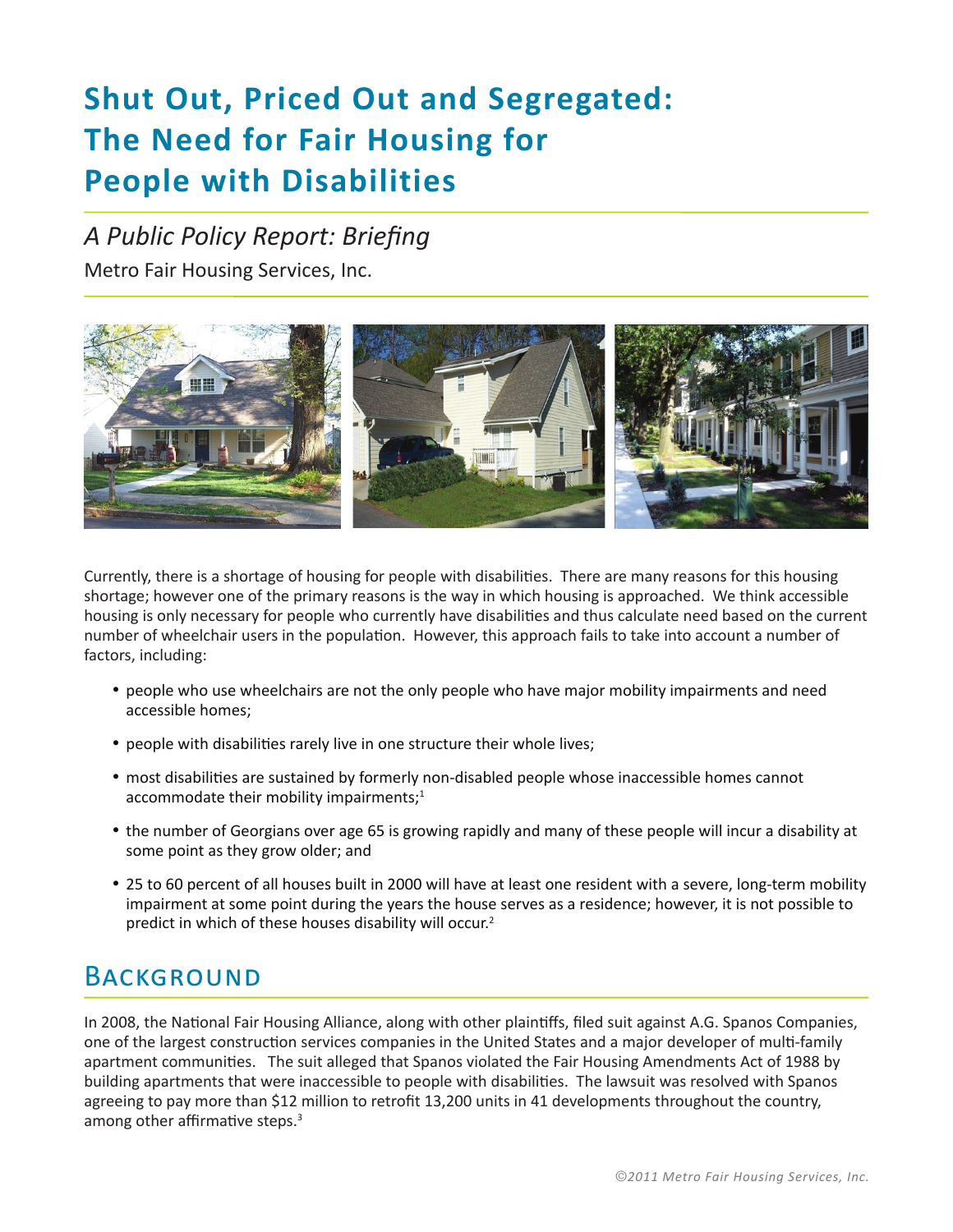One stipulation of the settlement was to produce a report on the housing needs of people with disabilities that would:

- illustrate the barriers people with disabilities currently face in finding appropriate housing;
- describe best practice models for ways to address these barriers; and
- offer recommendations for ways to ensure access to appropriate housing.

To his credit, owner Alex Spanos readily agreed to this idea and provided full funding for the project, giving Metro Fair Housing Services (MFHS), one of the plaintiffs in the lawsuit, the lead role in the development of the report. MFHS recruited more than 30 experts to oversee and contribute to the writing of the report, including people with disabilities, housing and disability advocates, architects, builders, developers, planners, professors, mortgage brokers, state agency representatives, attorneys, housing organizations, fair housing professionals and others. Their work and expertise are the basis of the public policy report, "*Shut Out, Priced Out and Segregated: The Need for Fair Housing for People with Disabilities*." The report is focused on the housing needs of people with disabilities in Georgia; however, the panel expects that much of the material will be relevant and useful to other states as well.

### Fair Housing for People with Disabilities: What's at Stake?

There are many ways to frame a discussion of fair housing for people with disabilities, including:

- the legal implications: there are federal housing laws aimed at eliminating discrimination, including the Americans with Disabilities Act and the Fair Housing Amendments Act. There are also two legal decisions, *Olmstead v. L.C*. and *the United States v. the State of Georgia*, that focus on integration issues.
- the marketing implications: the increasing demand for accessible housing presents a great opportunity for home builders who can develop and market various products that will meet the needs without substantially increasing construction costs.
- the human rights implications: for people with disabilities, lack of basic access:
	- $\circ$  severely limits choice in renting or purchasing;
	- $\circ$  segregates them into residences or communities built especially for people who are aging or disabled;
	- $\circ$  isolates them and prevents them from visiting the homes of their friends and extended family;
	- $\circ$  requires non-disabled people who develop either temporary or permanent disabilities—and do not have the resources available to modify their homes—to leave their homes to live in other houses or even institutions; or remain in their homes with barriers still in place, unsafe and unable to exit; and
	- $\circ$  forces people with disabilities to live in nursing facilities, state hospitals, or other institutions.
- the public health implications: lack of access creates enormous public health problems, the proportions of which have yet to be fully recognized by public health professionals, community planners, affordable housing developers, legislators and others who influence construction codes. These risks include: increased risk of falls and other injuries; inability to exit in case of emergency; negative effects on mental health; and diminished health of caregivers.
- the fiscal implications: although one of the primary arguments against including basic access in every new home is the high costs of building with such features, the costs of not doing so are actually higher. This is because of: the financial costs and the impact on the environment of retrofits (home modifications); the costs of the negative health outcomes; and the high cost of institutionalization.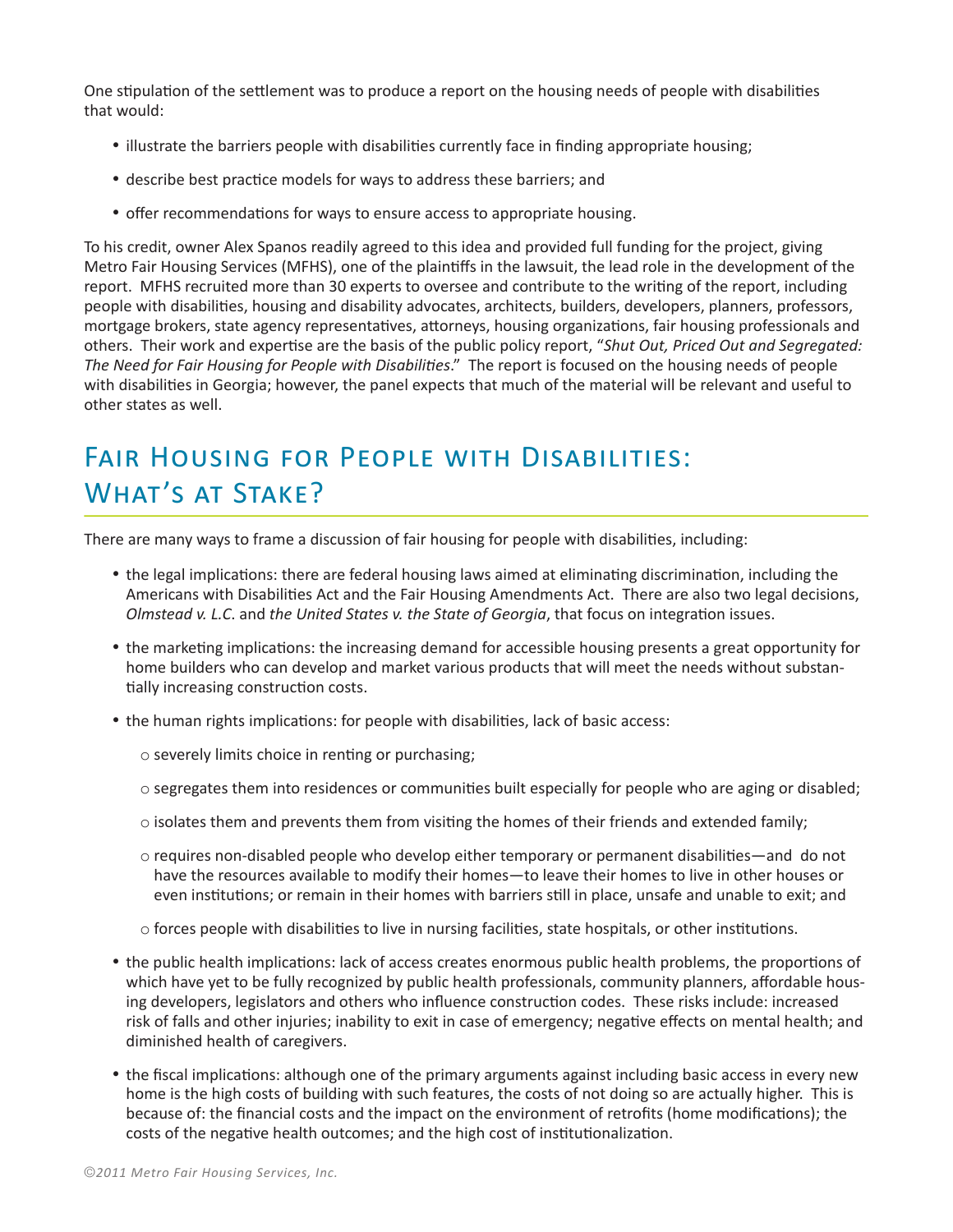## Three Elements of Fair Housing for People with Disabilities

There are three elements necessary to ensure that all people with disabilities have access to appropriate housing:

#### *Accessibility*

Accessibility is about the way in which homes are built to accommodate people with limited mobility or other needs. Accessibility barriers include:

- $\triangleright$  for single-family housing, a lack of basic access in all single-family homes.
- $\triangleright$  for multi-family housing, a lack of compliance with housing laws and codes.

#### *Affordability*

Affordability relates to the barriers that prevent people with disabilities from being able to afford appropriate housing. These barriers include:

- $\triangleright$  the large number of people with disabilities living below the federal poverty level due to high rates of unemployment and the significant financial burden associated with having a disability;
- $\triangleright$  insufficient use of Low Income Housing Tax Credit properties;
- $\triangleright$  lack of assets to assist in securing housing;
- $\triangleright$  local zoning codes that limit housing options;
- $\triangleright$  lack of resources to support affordable housing; and
- $\triangleright$  lack of a mechanism to identify people who can share housing expenses.

#### *Integration*

Integration is about the accessibility of the home's interior; its proximity to other, nondisabled housing; the accessibility of external components of a community: sidewalks, mailboxes, transportation, common areas, shopping, recreation, worship and employment; and the support services that some people with disabilities require in order to live in the community. Integration barriers include:

- $\triangleright$  lack of access to one's community; and
- $\triangleright$  insufficient support services for people who need them in order to live in the community (rather than an institution).

### Recommendations

The panel strongly recommends implementation of the initiatives listed below to create housing for Georgians regardless of age or ability. In doing so, the state of Georgia will be further in compliance with all federal laws regarding housing and placement of people with disabilities, address the increasing demand for homes with basic access for people with disabilities and baby boomers who want to age in place, reduce the use of state funds for inappropriate institutionalization of people with disabilities and promote the health and safety of all Georgians. Georgia will also be creating a model for the rest of the country to follow. To accomplish this, the panel recommends:

*Recommendation 1:* Address the three elements of fair housing for people with disabilities by: